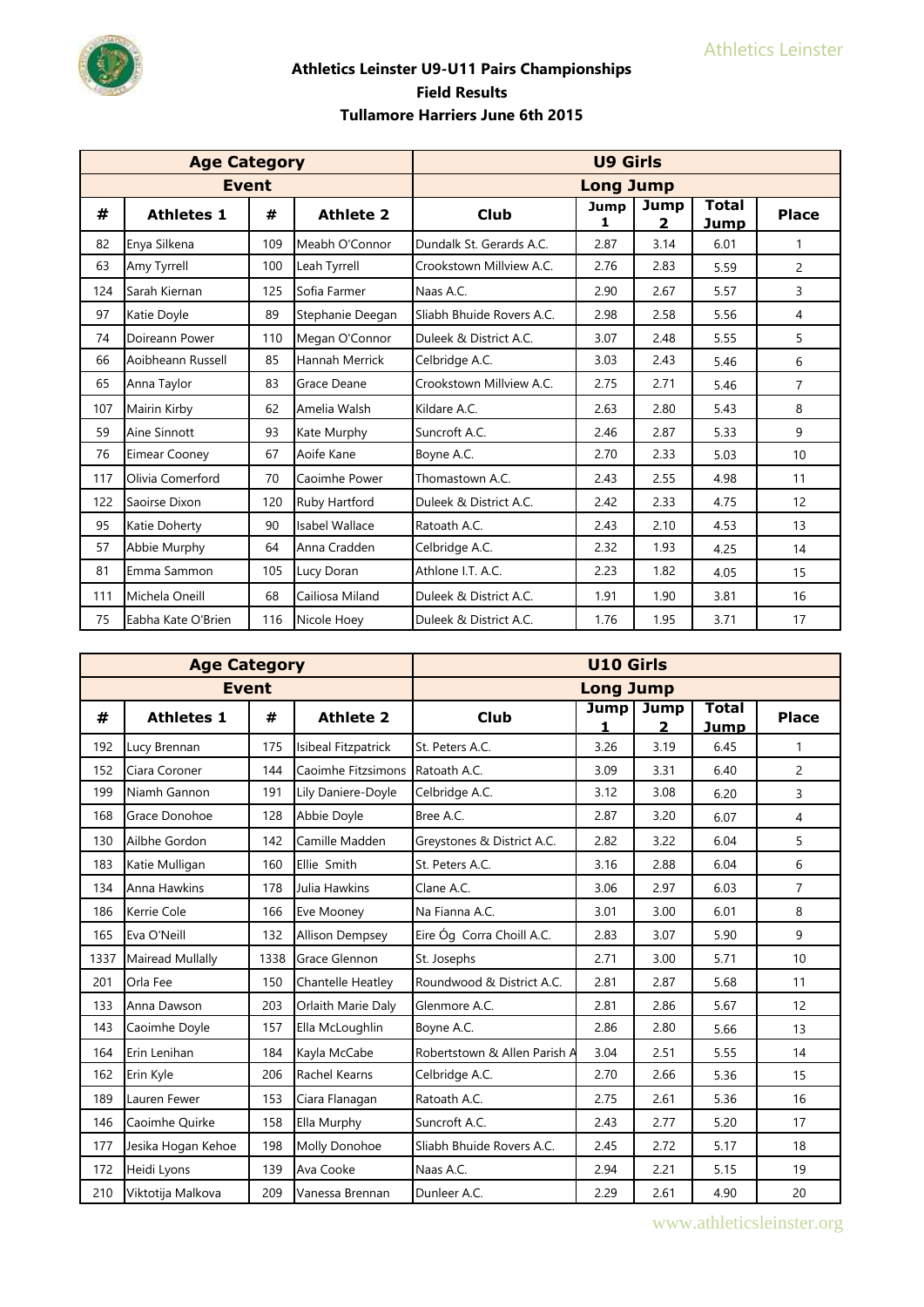

| 171 | Grainne English | 197 | Sadbh Crean    | Adamstown A.C.         | 2.23 | 2.30 | 4.53 |  |
|-----|-----------------|-----|----------------|------------------------|------|------|------|--|
| 129 | Adeena McHugh   | 196 | Michelle Flynn | Athlone I.T. A.C.      | 1.82 | 2.48 | 4.30 |  |
| 156 | Aoibhinn Grogan | 135 | Annie O'Neil   | Duleek & District A.C. | 1.77 | 1.43 | 3.20 |  |
| 207 | Rennoch Lennon  |     |                | <b>INa Fianna A.C.</b> | 2.69 |      |      |  |

|     | <b>Age Category</b>    |      |                                   |                             | <b>U11 Girls</b> |                  |                             |                |  |  |  |  |
|-----|------------------------|------|-----------------------------------|-----------------------------|------------------|------------------|-----------------------------|----------------|--|--|--|--|
|     | <b>Event</b>           |      |                                   |                             | <b>Long Jump</b> |                  |                             |                |  |  |  |  |
| #   | <b>Athletes 1</b>      | #    | <b>Athlete 2</b>                  | <b>Club</b>                 | <b>Jump</b><br>1 | <b>Jump</b><br>2 | <b>Total</b><br><b>Jump</b> | <b>Place</b>   |  |  |  |  |
| 487 | Sinead O'Reilly        | 386  | Ailbhe White                      | Menapians A.C.              | 3.53             | 3.41             | 6.94                        | 1              |  |  |  |  |
| 464 | Niamh Brady            | 431  | Judith Bell                       | St. Peters A.C.             | 3.56             | 3.27             | 6.83                        | $\overline{2}$ |  |  |  |  |
| 444 | Laura Kelly (1)        | 492  | Sophie Quinn                      | Ratoath A.C.                | 3.04             | 3.73             | 6.77                        | 3              |  |  |  |  |
| 415 | Ella Delahunty         | 472  | Orla Kenny                        | Kilkenny City Harriers A.C. | 3.50             | 3.16             | 6.66                        | 4              |  |  |  |  |
| 466 | Niamh Murray           | 491  | Sophie Green                      | Ratoath A.C.                | 3.41             | 3.23             | 6.64                        | 5              |  |  |  |  |
| 410 | Diana Ibe              | 428  | <b>Isabel Roberts</b>             | Kilkenny City Harriers A.C. | 3.38             | 3.09             | 6.47                        | 6              |  |  |  |  |
| 452 | Liay Saji              | 1331 | Ella Cusack                       | Gowran                      | 3.05             | 3.40             | 6.45                        | $\overline{7}$ |  |  |  |  |
| 430 | Jane Hennelly          | 481  | Sarah Fitzgerald                  | Athlone I.T. A.C.           | 3.36             | 3.01             | 6.37                        | 8              |  |  |  |  |
| 460 | Maria O'Keeffe         | 493  | Tara Fenlon                       | Thomastown A.C.             | 3.38             | 2.98             | 6.36                        | 9              |  |  |  |  |
| 459 | Lucy Willoughby        | 457  | Lucy Daly                         | Greystones & District A.C.  | 3.28             | 3.07             | 6.35                        | 10             |  |  |  |  |
| 478 | Ruby Murphy            | 451  | Leona Berry                       | United Striders A.C.        | 2.89             | 3.42             | 6.31                        | 11             |  |  |  |  |
| 473 | Orla McDonald          | 467  | Nina Young - O'Conn Suncroft A.C. |                             | 2.94             | 3.37             | 6.31                        | 12             |  |  |  |  |
| 388 | Aine Mc Auley          | 416  | Eimear Fogarty                    | Na Finna                    | 2.86             | 3.27             | 6.13                        | 13             |  |  |  |  |
| 417 | <b>Emily Quigley</b>   | 469  | Olivia Gallagher                  | Celbridge A.C.              | 3.15             | 2.93             | 6.08                        | 14             |  |  |  |  |
| 396 | Aoife Thompson         | 439  | Kiela Moore                       | Kildare A.C.                | 3.08             | 2.88             | 5.96                        | 15             |  |  |  |  |
| 488 | Siofra Devine          | 412  | Eimear Doyle                      | Boyne A.C.                  | 3.16             | 2.75             | 5.91                        | 16             |  |  |  |  |
| 420 | Gillian Dempsey        | 486  | Shona Sweeney                     | Eire Óg Corra Choill A.C.   | 3.04             | 2.83             | 5.87                        | 17             |  |  |  |  |
| 468 | Nini Olaniyan-Collins  | 437  | Katie Boyle                       | Athlone I.T. A.C.           | 2.72             | 3.04             | 5.76                        | 18             |  |  |  |  |
| 397 | Ava Brady              | 455  | Lisa Conlon                       | Glenmore A.C.               | 2.81             | 2.95             | 5.76                        | 19             |  |  |  |  |
| 440 | Lara Lacey             | 390  | Aisling Strafford                 | Ratoath A.C.                | 2.53             | 3.15             | 5.68                        | 20             |  |  |  |  |
| 404 | Charlotte Pelz-Olufade | 387  | Aimee Byrne                       | Roundwood & District A.C.   | 2.63             | 2.92             | 5.55                        | 21             |  |  |  |  |
| 405 | Chloe Caffrey          | 411  | Eilish Lauder                     | Kilcoole A.C.               | 2.45             | 3.01             | 5.46                        | 22             |  |  |  |  |
| 401 | Bronagh Doolan         | 389  | Aine Purcell                      | St. Joseph's A.C.           | 2.79             | 2.52             | 5.31                        | 23             |  |  |  |  |
| 448 | Lauren Crosby          | 482  | Sarah Maxwell                     | Duleek & District A.C.      | 2.44             | 2.86             | 5.30                        | 24             |  |  |  |  |
| 442 | Laura Bolster          | 477  | Roisin McManus                    | Cushinstown A.C.            | 2.29             | 2.98             | 5.27                        | 25             |  |  |  |  |
| 426 | Holly O'Toole          | 462  | Mia Doyle                         | St. Joseph's A.C.           | 2.27             | 2.71             | 4.98                        | 26             |  |  |  |  |
| 422 | Grace McGlynn          | 393  | Amy McGovern                      | Athlone I.T. A.C.           | 2.76             | 2.21             | 4.97                        | 27             |  |  |  |  |
| 394 | Aobh Forde             | 425  | Hannah Baily                      | Ratoath A.C.                | 2.46             | 2.45             | 4.91                        | 28             |  |  |  |  |
| 406 | Chloe Dunnion          | 450  | Leah Martin                       | Duleek & District A.C.      | 2.30             | 2.46             | 4.76                        | 29             |  |  |  |  |
| 454 | <b>Lilly Nannery</b>   | 445  | Laura Kelly (2)                   | Ratoath A.C.                | 2.51             | 2.22             | 4.73                        | 30             |  |  |  |  |
| 403 | Callie McGannon        | 449  | Lauren Spencer                    | Craanford Harriers A.C.     | 2.28             | 2.35             | 4.63                        | 31             |  |  |  |  |
| 409 | Clodagh Crean          | 407  | Ciara Mooney                      | Adamstown A.C.              | 1.98             | 2.41             | 4.39                        | 32             |  |  |  |  |
| 419 | Fiona Davin            | 423  | Grace O'Keeffe                    | The Macamores A. C.         | 1.85             | 2.15             | 4.00                        | 33             |  |  |  |  |
| 485 | Shauna Kenny           | 447  | Lauren Claffey                    | Athlone I.T. A.C.           | 2.03             | 1.00             | 3.03                        | 34             |  |  |  |  |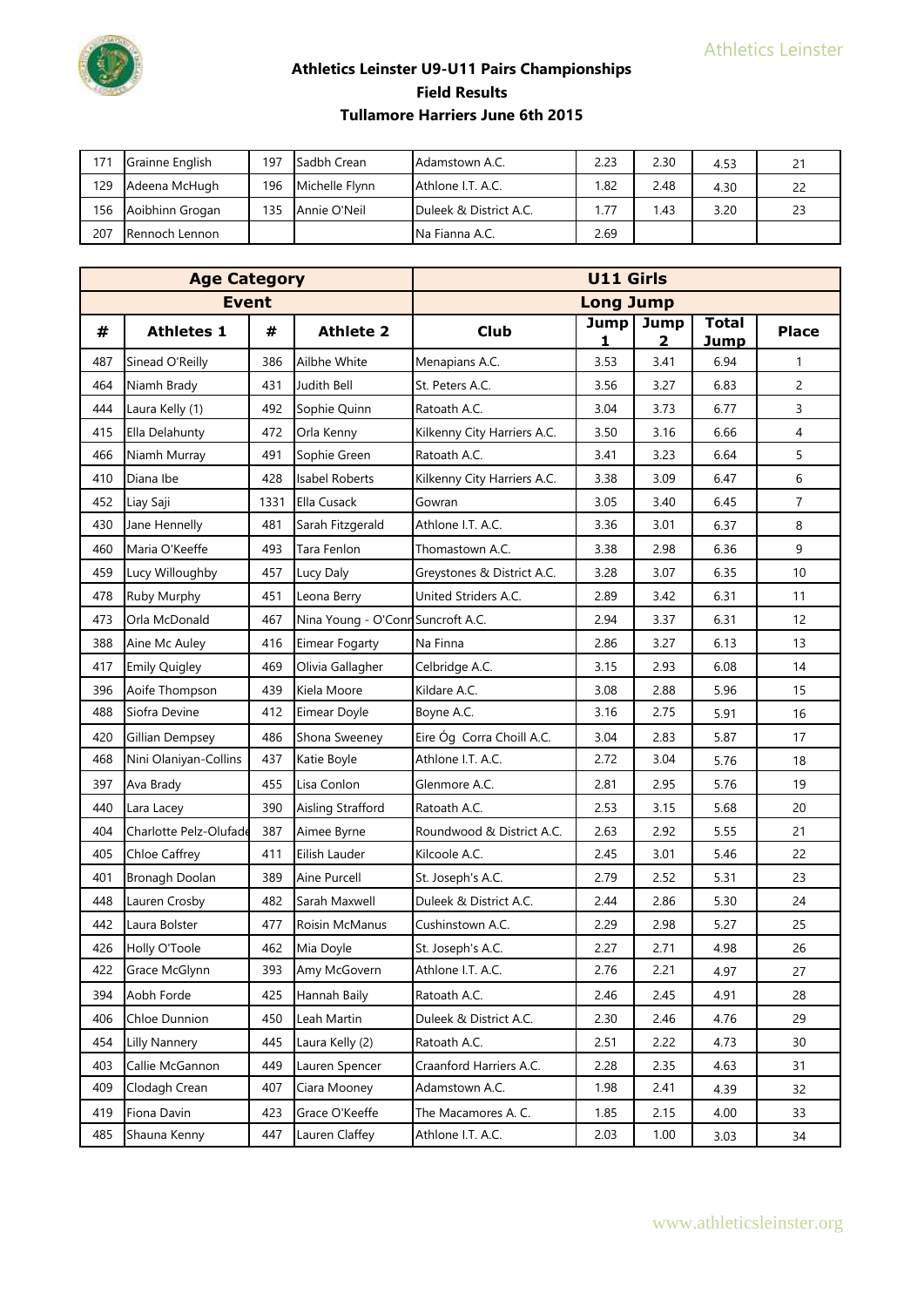|                                                 | <b>Age Category</b> |      |                  |                          | <b>U9 Girls</b>      |                         |                              |                |  |  |  |
|-------------------------------------------------|---------------------|------|------------------|--------------------------|----------------------|-------------------------|------------------------------|----------------|--|--|--|
|                                                 | <b>Event</b>        |      |                  |                          | <b>Turbo Javelin</b> |                         |                              |                |  |  |  |
| #<br><b>Athletes 1</b><br><b>Athlete 2</b><br># |                     |      |                  | Club                     |                      | <b>Throw Throw</b><br>2 | <b>Total</b><br><b>Throw</b> | <b>Place</b>   |  |  |  |
| 57                                              | Abbie Murphy        | 85   | Hannah Merrick   | Celbridge A.C.           | 6.94                 | 10.95                   | 17.89                        |                |  |  |  |
| 70                                              | Caoimhe Power       | 117  | Olivia Comerford | Thomastown A.C.          | 8.71                 | 8.28                    | 16.99                        | 2              |  |  |  |
| 113                                             | Naoise Donnelly     | 71   | Ciara McCroary   | Duleek & District A.C.   | 6.29                 | 10.59                   | 16.88                        | 3              |  |  |  |
| 65                                              | Anna Taylor         | 123  | Saoirse Griffin  | Crookstown Millview A.C. | 7.97                 | 6.20                    | 14.17                        | $\overline{4}$ |  |  |  |
| 1336                                            | Lily Doyle          | 1335 | Eabha Mullally   | St Josephs               | 6.21                 | 6.32                    | 12.53                        | 5              |  |  |  |
| 84                                              | Grace Van Ann Doyle | 94   | Kate Ward        | Ashford A.C.             | 3.87                 | 5.27                    | 9.14                         | 6              |  |  |  |
| 77                                              | Ella Kenny          | 81   | Emma Sammon      | Athlone I.T. A.C.        | 5.24                 | 2.99                    | 8.23                         |                |  |  |  |

|     | <b>Age Category</b> |     |                   |                            | <b>U10 Girls</b>     |                           |                       |              |
|-----|---------------------|-----|-------------------|----------------------------|----------------------|---------------------------|-----------------------|--------------|
|     | <b>Event</b>        |     |                   |                            | <b>Turbo Javelin</b> |                           |                       |              |
| #   | <b>Athletes 1</b>   | #   | <b>Athlete 2</b>  | <b>Club</b>                |                      | <b>Throw   Throw</b><br>2 | Total<br><b>Throw</b> | <b>Place</b> |
| 168 | Grace Donohoe       | 170 | Gracie Mary Kehoe | Bree A.C.                  | 14.53                | 8.27                      | 22.80                 |              |
| 140 | Ava Foley           | 130 | Ailbhe Gordon     | Greystones & District A.C. | 8.19                 | 12.61                     | 20.80                 | 2            |
| 155 | Claire Kelly        | 138 | Aoishe Gormley    | St. Coca's A.C.            | 11.79                | 8.81                      | 20.60                 | 3            |
| 176 | Jamie Seberry       | 210 | Viktotija Malkova | Dunleer A.C.               | 8.35                 | 10.89                     | 19.24                 | 4            |
| 151 | Chloe McCarragher   | 133 | Anna Dawson       | Glenmore A.C.              | 9.99                 | 8.29                      | 18.28                 | 5            |
| 172 | Heidi Lyons         | 139 | Ava Cooke         | Naas A.C.                  | 9.70                 | 7.81                      | 17.51                 | 6            |
| 174 | Isabella Gogan      | 159 | Ellen Gough       | Cushinstown A.C.           | 9.00                 | 7.03                      | 16.03                 | 7            |
| 143 | Caoimhe Doyle       | 157 | Ella McLoughlin   | Boyne A.C.                 | 7.31                 | 7.17                      | 14.48                 | 8            |
| 148 | Cara O'Sullivan     | 200 | Niamh Murphy      | Ratoath A.C.               | 7.28                 | 5.98                      | 13.26                 | 9            |
| 208 | Sadbh Crean         | 171 | Grainne English   | Adamstown A.C.             | 6.35                 | 5.96                      | 12.31                 | 10           |
| 156 | Aoibhinn Grogan     | 135 | Annie O'Neil      | Duleek & District A.C.     | 5.09                 | 5.37                      | 10.46                 | 11           |
| 173 | Isabel Ledesma      |     |                   | Ashford AC                 | 9.54                 |                           |                       |              |

|     | <b>Age Category</b> |              |                     |                         | <b>U11 Girls</b>     |              |       |                |
|-----|---------------------|--------------|---------------------|-------------------------|----------------------|--------------|-------|----------------|
|     |                     | <b>Event</b> |                     |                         | <b>Turbo Jav</b>     |              |       |                |
| #   | <b>Athletes 1</b>   | #            | <b>Athlete 2</b>    | <b>Club</b>             | <b>Throw   Throw</b> | <b>Place</b> |       |                |
| 408 | Ciara O'Brien       | 495          | Tia Power           | Blackrock A.C. (Louth)  | 18.64                | 16.07        | 34.71 |                |
| 402 | Caitlin Troy        | 441          | Lara Prendergast    | Suncroft A.C.           | 13.40                | 16.33        | 29.73 | $\overline{c}$ |
| 419 | Fiona Davin         | 423          | Grace O'Keeffe      | The Macamores A. C.     | 13.50                | 15.54        | 29.04 | 3              |
| 466 | Niamh Murray        | 445          | Laura Kelly (2)     | Ratoath A.C.            | 14.64                | 12.31        | 26.95 | 4              |
| 407 | Ciara Mooney        | 429          | Isobel English      | Adamstown A.C.          | 11.54                | 12.68        | 24.22 | 5              |
| 412 | Eimear Doyle        | 483          | Saran Meite         | Boyne A.C.              | 8.91                 | 14.52        | 23.43 | 6              |
| 476 | Rachel Foley        | 438          | Kaylan Doyle        | St. Joseph's A.C.       | 14.89                | 8.18         | 23.07 | 7              |
| 427 | Isabel Bawden       | 478          | Ruby Murphy         | United Striders A.C.    | 9.93                 | 12.19        | 22.12 | 8              |
| 418 | Emma Small          | 469          | Olivia Gallagher    | Celbridge A.C.          | 12.35                | 8.96         | 21.31 | 9              |
| 453 | Lilllah Shaw        | 400          | <b>Bridin Doyle</b> | Craanford Harriers A.C. | 9.20                 | 9.78         | 18.98 | 10             |
| 452 | Liay Saji           | 1320         | Maria Connolly      | Gowran                  | 8.68                 | 8.75         | 17.43 | 11             |
| 409 | Clodagh Crean       | 465          | Niamh English       | Adamstown A.C.          | 8.20                 | 8.99         | 17.19 | 12             |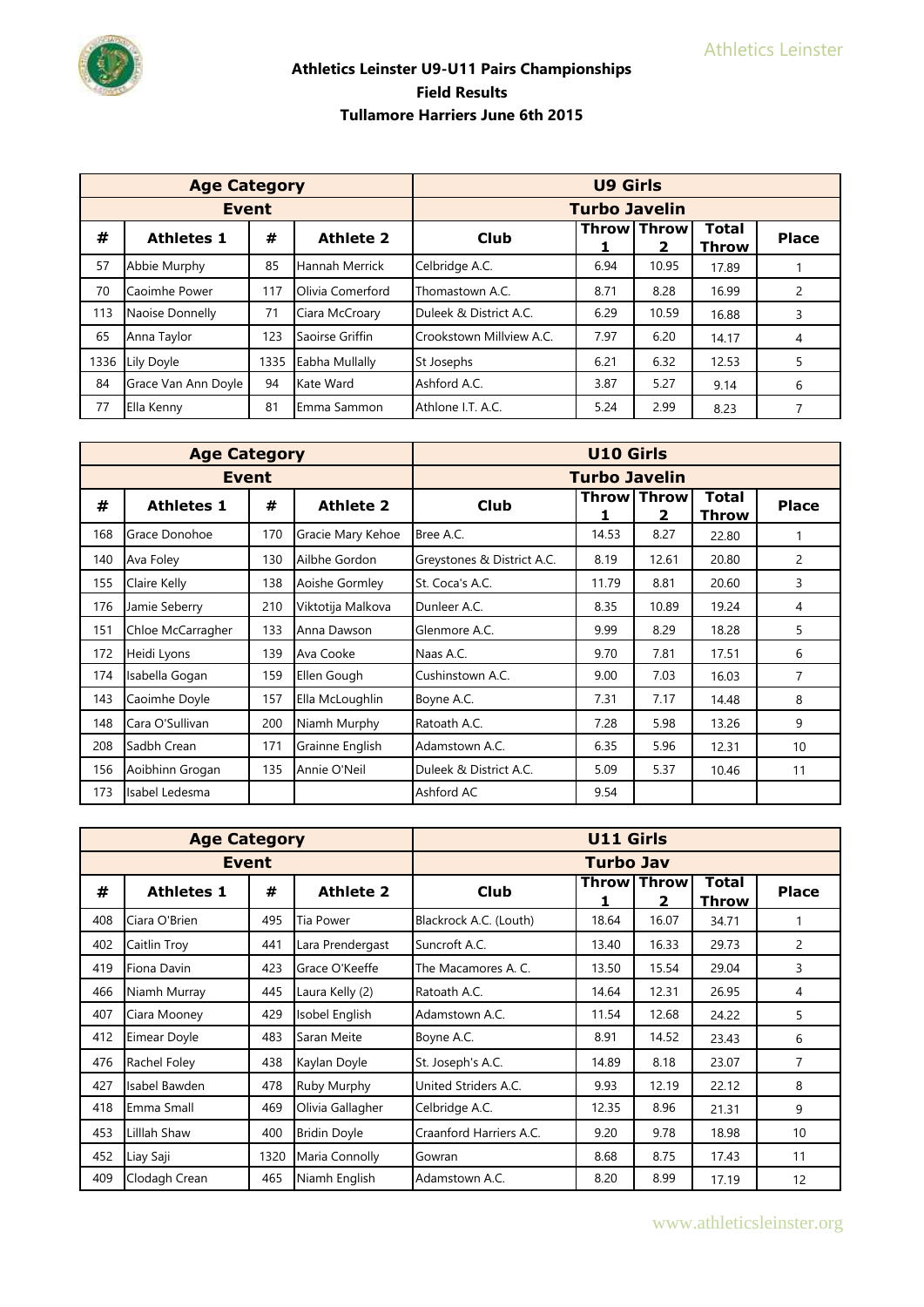

| 436 | Kate O'Neill         | 463 | Molly O'Dornan       | Castlecomer A.C.          | 7.07 | 8.82 | 15.89 |  |
|-----|----------------------|-----|----------------------|---------------------------|------|------|-------|--|
| 425 | Hannah Baily         | 454 | <b>Lilly Nannery</b> | Ratoath A.C.              | 8.21 | 7.28 | 15.49 |  |
| 486 | <b>Shona Sweeney</b> | 433 | Justine Dolan        | Eire Óg Corra Choill A.C. | 9.13 | 5.68 | 14.81 |  |
| 413 | Ella Conway          | 405 | <b>Chloe Caffrey</b> | Kilcoole A.C.             | 7.68 | 5.89 | 13.57 |  |

|    | <b>Age Category</b>    |    |                      |                            | <b>U9Boys</b> |           |                      |              |
|----|------------------------|----|----------------------|----------------------------|---------------|-----------|----------------------|--------------|
|    | <b>Event</b>           |    |                      | <b>Long Jump</b>           |               |           |                      |              |
| #  | <b>Athletes 1</b>      | #  | <b>Athlete 2</b>     | Club                       | Jump          | Jump<br>2 | <b>Total</b><br>Jump | <b>Place</b> |
| 19 | Feilim Dikcius         | 48 | Robert Lynch         | St. Coca's A.C.            | 3.38          | 2.92      | 6.30                 |              |
| 29 | James Kelly            | 24 | Gavin Witter         | Ratoath                    | 3.07          | 2.97      | 6.04                 | 2            |
| 50 | Ross English           | 53 | Stephen Power        | Adamstown A.C.             | 2.96          | 2.88      | 5.84                 | 3            |
| 49 | Rory Taylor            |    | Adam O'Keefe         | Crookstown Millview A.C.   | 2.93          | 2.79      | 5.72                 | 4            |
| 40 | Oisin May              | 23 | Gavin O'Reilly       | Celbridge A.C.             | 3.04          | 2.58      | 5.62                 | 5            |
| 17 | Daragh Peters          | 18 | Donnacha Mallon      | Boyne A.C.                 | 2.68          | 2.79      | 5.47                 | 6            |
| 39 | Oisin Farrell          | 5  | Billy O'Keeffe       | Thomastown A.C.            | 2.56          | 2.81      | 5.37                 | 7            |
| 55 | Tom Kilmartin          | 44 | <b>Patrick Clear</b> | Naas A.C.                  | 2.59          | 2.70      | 5.29                 | 8            |
| 25 | <b>Harry Morrissey</b> | 27 | <b>Isaac Carew</b>   | St. Senans (Kilkenny) A.C. | 2.24          | 2.83      | 5.07                 | 9            |

|     | <b>Age Category</b> |              |                        |                             | U10Boys          |                      |                      |                |
|-----|---------------------|--------------|------------------------|-----------------------------|------------------|----------------------|----------------------|----------------|
|     |                     | <b>Event</b> |                        |                             | <b>Long Jump</b> |                      |                      |                |
| #   | <b>Athletes 1</b>   | #            | <b>Athlete 2</b>       | <b>Club</b>                 | Jump<br>1        | Jump<br>$\mathbf{2}$ | Total<br><b>Jump</b> | <b>Place</b>   |
| 261 | Killian Ekhator     | 213          | Aaron Fennell          | Boyne A.C.                  | 3.72             | 3.58                 | 7.30                 | 1              |
| 281 | Rory McNally        | 236          | Daniel Quirk           | Greystones & District A.C.  | 3.05             | 3.77                 | 6.82                 | 2              |
| 215 | Adam Millea         | 280          | Ronan Cribbin          | Clane A.C.                  | 3.53             | 3.27                 | 6.80                 | 3              |
| 241 | Dillon Mc Grath     | 217          | Aidan Ryan             | St. L. O'Toole A.C.         | 2.94             | 3.59                 | 6.53                 | 4              |
| 226 | Cian Farrell        | 230          | Colm Treacy            | Thomastown A.C.             | 3.26             | 3.16                 | 6.42                 | 5              |
| 219 | Amitesh Bala        | 218          | Alex Devine            | Boyne A.C.                  | 3.02             | 3.36                 | 6.38                 | 6              |
| 231 | Conn Mernagh        | 279          | <b>Robert Stirling</b> | St. Pauls (Wexford) A.C.    | 3.19             | 2.94                 | 6.13                 | $\overline{7}$ |
| 282 | Sam Kelly           | 220          | Ben O'Reilly           | Celbridge A.C.              | 3.56             | 2.53                 | 6.09                 | 8              |
| 262 | Lee Callaghan       | 254          | James Bellew           | Cushinstown A.C.            | 2.85             | 3.11                 | 5.96                 | 9              |
| 285 | Sean Young          | 243          | <b>Edmund Lauhoff</b>  | Kilkenny City Harriers A.C. | 2.90             | 3.05                 | 5.95                 | 10             |
| 240 | Declan Osagie       | 256          | Jonathan Adedeji       | Edenderry A.C.              | 3.15             | 2.79                 | 5.94                 | 11             |
| 235 | <b>Daniel Baars</b> | 237          | Danny Walsh            | Crookstown Millview A.C.    | 3.11             | 2.77                 | 5.88                 | 12             |
| 253 | Jake Meehan         | 270          | Mark Reilly            | Duleek & District A.C.      | 2.91             | 2.43                 | 5.34                 | 13             |
| 267 | Luke O'Connor       | 222          | <b>Brendan Moloney</b> | Celbridge A.C.              | 2.64             | 2.45                 | 5.09                 | 14             |

|     | <b>Age Category</b> |     |                  |                         | U11Boys          |           |              |              |  |  |
|-----|---------------------|-----|------------------|-------------------------|------------------|-----------|--------------|--------------|--|--|
|     | <b>Event</b>        |     |                  |                         | <b>Long Jump</b> |           |              |              |  |  |
| #   | <b>Athletes 1</b>   | #   | <b>Athlete 2</b> | Club                    | Jump             | Jump<br>2 | <b>Total</b> | <b>Place</b> |  |  |
|     |                     |     |                  |                         |                  |           | Jump         |              |  |  |
| 324 | Eoin Lawlor         | 298 | Ardin Magee      | Naas A.C.               | 3.81             | 3.81      | 7.62         |              |  |  |
| 373 | Sean Rowley         | 370 | Ryan Whelan      | Bree A.C.               | 3.69             | 3.48      | 7.17         |              |  |  |
| 392 | Adam Ouinn          | 358 | Ola Amoo         | Suncroft A.C.           | 3.24             | 3.51      | 6.75         |              |  |  |
| 348 | Malachy Cathcart    | 381 | Tim Ivors        | Craanford Harriers A.C. | 3.35             | 3.26      | 6.61         | 4            |  |  |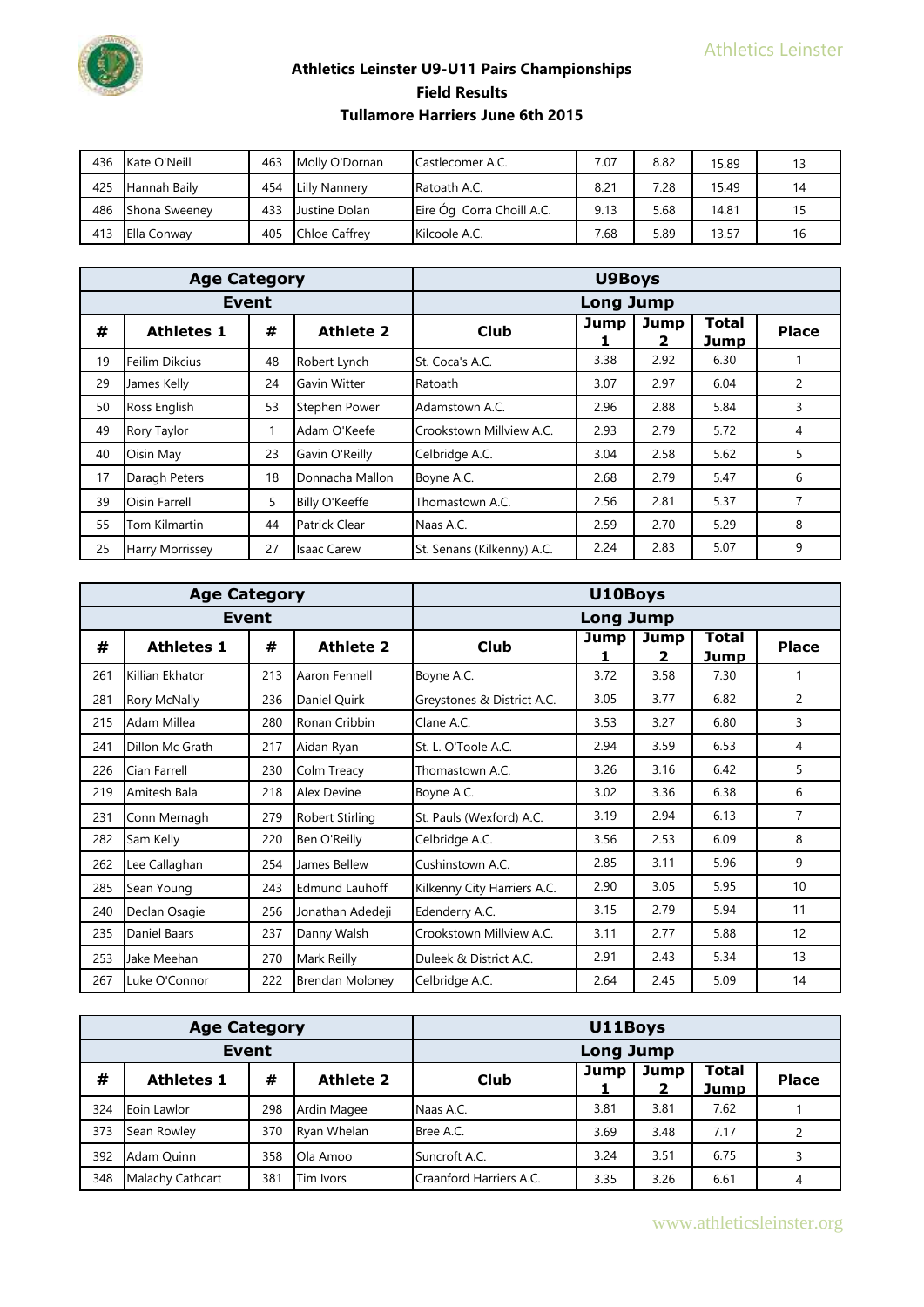

| 315 | Daniel Smal        | 311 | Conor Walsh         | Robertstown & Allen Parish A | 3.06 | 3.49 | 6.55 | 5              |
|-----|--------------------|-----|---------------------|------------------------------|------|------|------|----------------|
| 371 | Sean Allen         | 365 | Ronan Deary         | St. Peter's A.C.             | 3.43 | 3.09 | 6.52 | 6              |
| 361 | Paudie Farrell     | 366 | Rory Allen          | Edenderry A.C.               | 3.29 | 3.18 | 6.47 | $\overline{7}$ |
| 305 | Caolán Costello    | 353 | Myles Hewlitt       | United Striders A.C.         | 3.19 | 3.27 | 6.46 | 8              |
| 369 | Ross Ward          | 355 | Niall Cramer        | Eire Óg Corra Choill A.C.    | 3.46 | 2.91 | 6.37 | 9              |
| 383 | Zachary Nolan      | 301 | Ben Smyth           | St. L. O'Toole A.C.          | 3.15 | 3.21 | 6.36 | 10             |
| 308 | Ciaran Murray      | 310 | Conan Lennon        | Na Fianna A.C.               | 2.80 | 3.51 | 6.31 | 11             |
| 516 | Even farrelly      | 517 | Peter Charles       | <b>Tullamore Harriers</b>    | 3.74 | 2.52 | 6.26 | 12             |
| 345 | Loclainn Harris    | 313 | Daire Finn          | Cushinstown A.C.             | 3.10 | 3.04 | 6.14 | 13             |
| 378 | <b>Tedhg Fahey</b> | 339 | John Gill           | Na Fianna A.C.               | 3.24 | 2.90 | 6.14 | 14             |
| 330 | Harry Boyle        | 380 | Thomas Green        | Kilkenny City Harriers A.C.  | 3.08 | 2.93 | 6.01 | 15             |
| 336 | James Fleming      | 359 | Paddy Taylor        | Crookstown Millview A.C.     | 2.69 | 3.27 | 5.96 | 16             |
| 346 | Luke Buggy         | 289 | Aaron Foley         | Oughaval A.C.                | 2.94 | 2.96 | 5.90 | 17             |
| 319 | David Holden       | 296 | <b>Alex Cass</b>    | Thomastown A.C.              | 3.12 | 2.75 | 5.87 | 18             |
| 356 | Noah Scully        | 318 | Darragh Carpenter   | Gowran                       | 3.17 | 2.68 | 5.85 | 19             |
| 323 | Eoin Campbell      | 337 | Jamie Carroll       | Athlone I.T. A.C.            | 3.00 | 2.77 | 5.77 | 20             |
| 376 | <b>Tadhg Dixon</b> | 342 | <b>Karl Miland</b>  | Duleek & District A.C.       | 2.86 | 2.80 | 5.66 | 21             |
| 321 | Declan Murphy      | 294 | Aidan Kehoe         | St. Joseph's A.C.            | 2.77 | 2.24 | 5.01 | 22             |
| 372 | Sean Pinnegar      | 299 | <b>Ben Harrison</b> | Craanford Harriers A.C.      | 2.33 | 2.44 | 4.77 | 23             |
| 320 | David Williams     |     |                     | <b>St Senans AC</b>          | 3.26 |      |      |                |

| <b>Age Category</b> |                   |    |                      | <b>U9Boys</b>            |       |                         |                       |              |  |
|---------------------|-------------------|----|----------------------|--------------------------|-------|-------------------------|-----------------------|--------------|--|
| <b>Event</b>        |                   |    |                      | <b>Turbo Javelin</b>     |       |                         |                       |              |  |
| #                   | <b>Athletes 1</b> | #  | <b>Athlete 2</b>     | <b>Club</b>              |       | <b>Throw Throw</b><br>2 | <b>Total</b><br>Throw | <b>Place</b> |  |
| 49                  | Rory Taylor       |    | Adam O'Keefe         | Crookstown Millview A.C. | 15.10 | 13.06                   | 28.16                 |              |  |
| 54                  | Theo Hanlon       | 46 | <b>Robert Cahill</b> | Suncroft A.C.            | 16.54 | 8.8                     | 25.34                 | 2            |  |
| 9                   | Charlie O'Connor  | 24 | Gavin Witter         | Ratoath                  | 9.85  | 13.38                   | 23.23                 | 3            |  |
| 45                  | Rian Shefflin     | 5  | Billy O'Keeffe       | Thomastown A.C.          | 10.69 | 10.33                   | 21.02                 | 4            |  |
| 59                  | Aine Sinnott      | 53 | Stephen Power        | Adamstown A.C.           | 9.68  | 9.41                    | 19.09                 | 5            |  |
| 31                  | Kyle Mahon        | 10 | Christian O'Brien    | Athlone I.T. A.C.        | 9.18  | 9.64                    | 18.82                 | 6            |  |
| 38                  | Noah Mahon        | 3  | Artem Kelly          | Ashford A.C.             | 6.76  | 8.82                    | 15.58                 |              |  |
| 13                  | Conor McCaul      | 14 | Cormac Deegan        | Oughaval A.C.            | 6.4   | 7.33                    | 13.73                 | 8            |  |
| 26                  | Hughie Doyle      | 11 | Cian Pinnegar        | Craanford Harriers A.C.  | 6.03  | 5.34                    | 11.37                 | 9            |  |

| <b>Age Category</b> |                   |     |                  | U10Boys                   |             |       |                              |              |  |
|---------------------|-------------------|-----|------------------|---------------------------|-------------|-------|------------------------------|--------------|--|
| Event               |                   |     |                  | <b>Turbo Javelin</b>      |             |       |                              |              |  |
| #                   | <b>Athletes 1</b> | #   | <b>Athlete 2</b> | <b>Club</b>               | Throw Throw | 2     | <b>Total</b><br><b>Throw</b> | <b>Place</b> |  |
| 276                 | Paddy Price       | 213 | Aaron Fennell    | Boyne A.C.                | 13.14       | 21.25 | 34.39                        |              |  |
| 235                 | Daniel Baars      | 237 | Danny Walsh      | Crookstown Millview A.C.  | 19.66       | 13.44 | 33.10                        | 2            |  |
| 238                 | Darragh Osborn    | 255 | Joe Murphy       | Ardee & District A.C.     | 13.40       | 14.91 | 28.31                        | 3            |  |
| 252                 | Jack McCarron     | 273 | Neil Ouinn       | Ardee & District A.C.     | 11.28       | 14.33 | 25.61                        | 4            |  |
| 275                 | Oscar Durston     | 259 | Joshua Bishop    | Ashford A.C.              | 14.39       | 10.61 | 25.00                        | 5            |  |
| 284                 | Sean Walsh        | 234 | Dáire McNickle   | St. Coca's A.C.           | 13.81       | 10.61 | 24.42                        | 6            |  |
| 250                 | Jack Daly         | 287 | Tom McKenna      | Roundwood & District A.C. | 12.21       | 11.47 | 23.68                        |              |  |

www.athleticsleinster.org